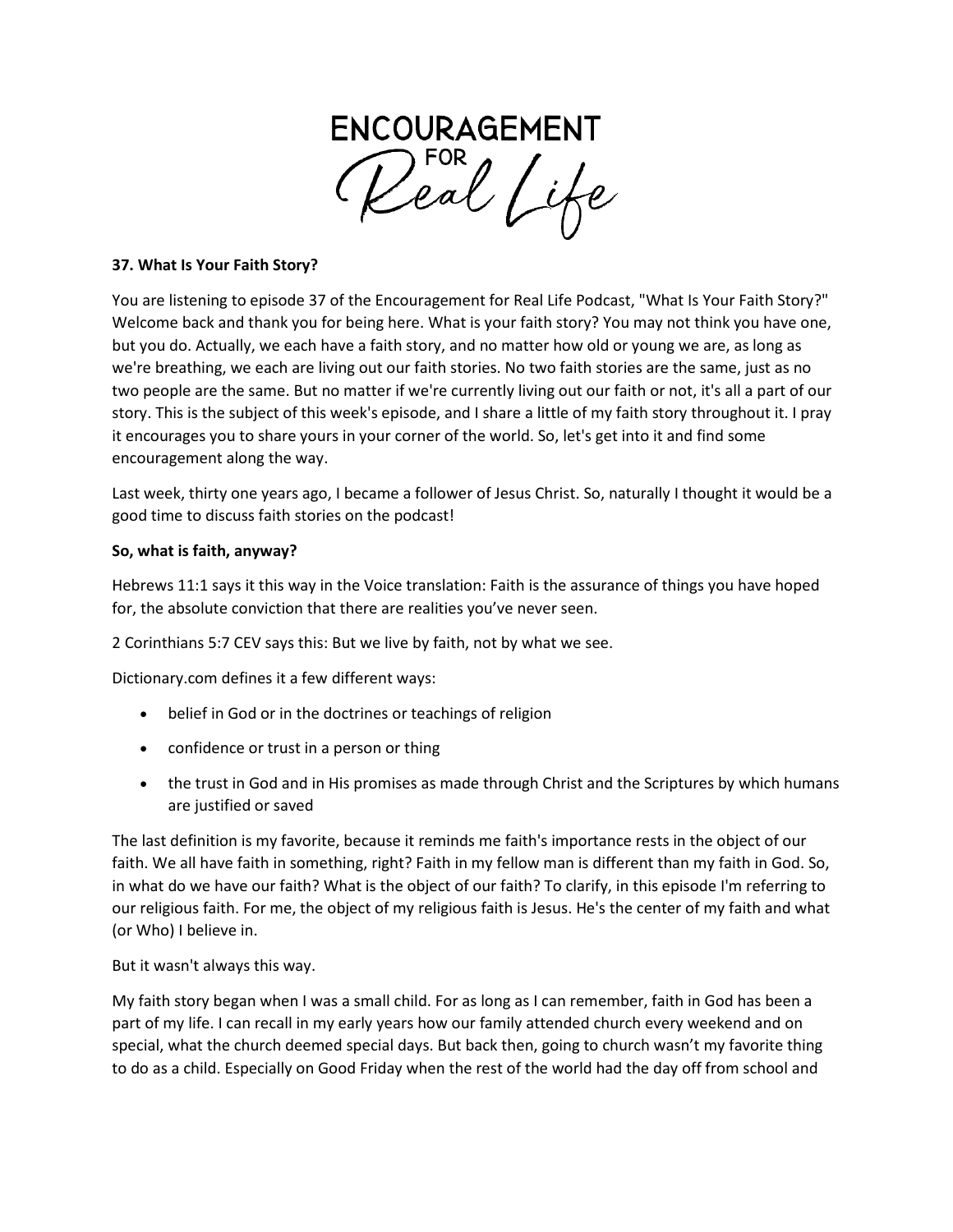was outside playing at 2 p.m. as we were off to church. Gosh, I wanted to join my friends and play outside instead.

## **But, church back then was the beginning of my faith story.**

What's yours? What's the beginning of your faith story?

I can't say I got much out of those church services back then. I probably paid more attention to what people did and what they were wearing than what the minister shared from the pulpit. And I was likely counting down the minutes until it would be over and I could get on with the really important stuff in my life. Like hanging out with my friends, or spending time in my room, or eating some lunch. You know, all those important childhood things.

Even though I didn't know it then, attending church weekly laid a foundation for me and opened the door for understanding God, the One true God of the Bible, was real. And not only that, but He was active in my life. My mom was my first example of someone who believed in God. It was important to her for us to believe in God, too.

### **So, I can't remember a time when I didn't believe in God.**

Who was your first example of someone who believed in God? I wish I couldn't thank Mom today once more for her example of faith she modeled to me and to our family. I'd love to remind her how her life and her faith made a difference in my faith story. If that person is still alive and in your life today, may I suggest letting him or her know the impact he or she made in your life and in your faith story?

Mom taught me and my three brothers how to pray, and I can vividly remember how she, my brothers, and I would kneel around one of our beds each night at bedtime to pray together. I don't know why Dad never joined us, but he didn't. The prayers we said were words I barely understood, but after saying them each night, I began to memorize them. And you know? I can still recite them today, decades later, even though I pray differently today. This was the beginning of my prayer life. Mom modeled to me the importance of prayer.

Today, my prayers are different. They aren't like they used to be, but are more of a conversation with God, as if He is sitting right next to me. Prayer is an important, vital part of my day, of my faith, and of my life. Prayer is one way I connect with God.

But it wasn't always this way.

Sadly, as I grew older, my faith grew less important. I shelved God and put Him on the back burner of my life when I left home as a young adult. Sure, I prayed, but only when I was in a jam or only when I needed something. I guess you could say I treated God as if He was a genie in a bottle, and He lived to grant my wishes. But even seasons like this are a part of our faith stories.

I didn't think I needed God in my life back then, but I soon found out how wrong I was.

#### **Because at 22 years old, I found my life full of confusion and uncertainty.**

I lived with stress and concern and the absence of any sort of peace. I didn't recognize it at the time, but I was living my life for me, in my own strength, and I was miserable.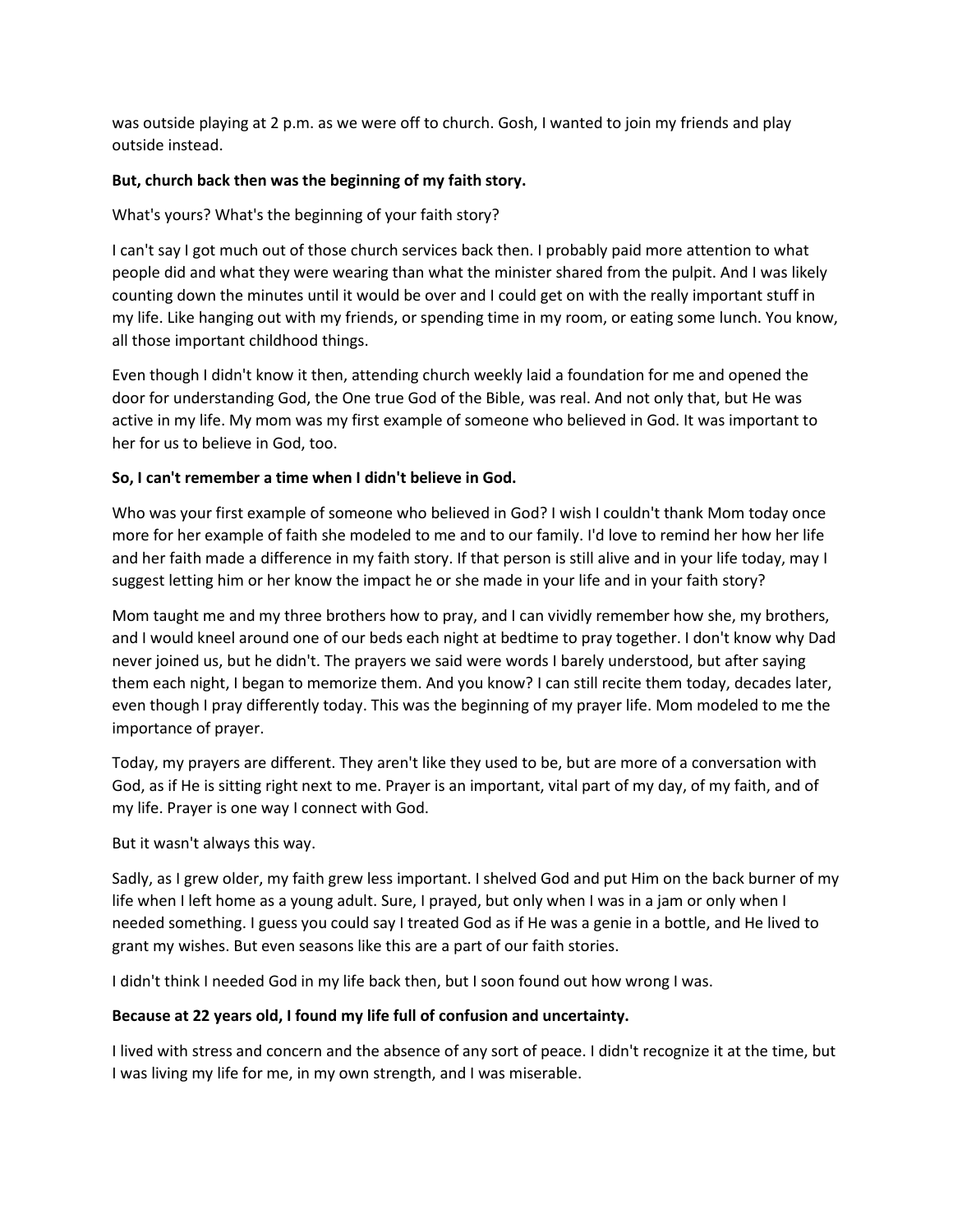Over the phone one evening in April of that year with my best friend, Tina, and her mom, Barb, I made the most important decision of my life. I let go of all my striving and so-called control, and gave my life to Jesus. I invited Him to reside in my heart, and to take control of my messy, chaotic life. Barb said that night, "You'll find you have a joy in your heart that will never leave."

## You know? She was right. *That joy is still there.*

And I appreciate how the Message translation describes this gift of God in Ephesians 2:8-10: Now God has us where he wants us, with all the time in this world and the next to shower grace and kindness upon us in Christ Jesus. Saving is all his idea, and all his work. All we do is trust him enough to let him do it. It's God's gift from start to finish! We don't play the major role. If we did, we'd probably go around bragging that we'd done the whole thing! No, we neither make nor save ourselves. God does both the making and saving. He creates each of us by Christ Jesus to join him in the work he does, the good work he has gotten ready for us to do, work we had better be doing.

### **What a gift, indeed!**

Within that very next week, I fell in love with a handsome farmer who would later become my husband. We were engaged three months later and married the following year. As we started our family, God grew our faith as we put Him in the center of our lives.

[Bible Study Fellowship](http://www.bsfinternational.org/) became a part of my life when I was expecting our now 25-year-old son. Through it I began reading the Bible, something I had never done before. Because the Bible scared me. It was a big book with big words, and it just didn't make a whole lot of sense to me. But slowly I began to learn and study the Bible, which is something I never thought I could do. The more I learned, the more I couldn't get enough of what I was reading. Sometimes it felt as if the words jumped off the page to me, and were written just for me and my circumstances.

Through reading God's Words, it was then I fell in love with Jesus, the one I had already given my heart to.

Both of our children grew up in BSF, they invited Jesus into their lives at young ages, and still have those deep roots of truth planted in their hearts today. I still study God's Word through BSF… 25 years later!

# **But just because I follow Jesus, doesn't mean life is perfect.**

It doesn't mean life is all sunshine and roses over here. Because it's not. We've struggled in our marriage, we've struggled in our family, I don't always trust God wholeheartedly, and sometimes I focus on my problems more than the hope I have. That's a part of our faith stories too, how God continues to grow our faith and trust in Who He is.

And we don't live on Easy Street either. We have trials and problems and experience circumstances we'd rather not walk through. As I've mentioned this scripture in prior episodes, it's worth sharing again. Jesus said to His disciples before He faced crucifixion the words in John 16:33. We can apply them to our lives today as well. In the AMPC it says:

I have told you these things, so that in Me you may have [perfect] peace *and* confidence. In the world you have tribulation *and* trials *and* distress *and* frustration; but be of good cheer [take courage; be